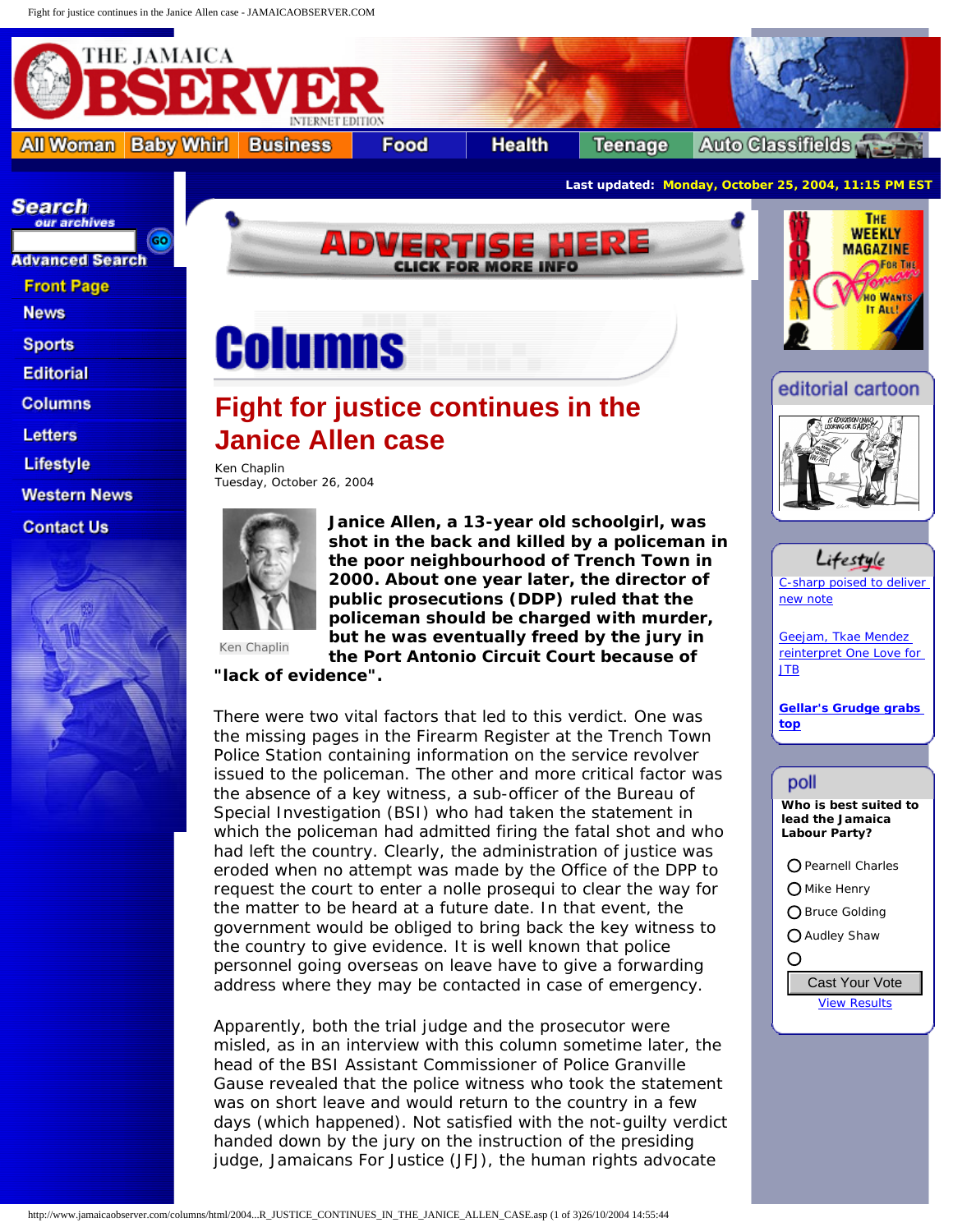group, and some attorneys-at-law felt that the process of the court had been abused which had led to the wrong verdict, the perversion and miscarriage of justice and a dangerous situation. JFJ became an active participant in the matter and two eminent attorneys-at-law, David Wong Ken and Richard Small, representing Millicent Forbes, mother of Janice, made an application for leave to apply for a Judicial Review of the matter by the full court of the Supreme Court with three judges sitting. Chief Justice Lensley Wolfe, who heard the matter, in denying the application said that the verdict of the jury was not amenable to judicial review. The court, he said, had to be guided by the principles of the law, rather than by emotion. Merely to grant leave so that a full hearing could be had in the circumstances where the claim was hopeless, would be an exercise in futility, he said.However, JFJ is not prepared to allow the killing of Janice to go "just like that" and has filed for the case to be heard by the full court on the grounds that the judge who presided over the matter in the Port Antonio Court as well as the Office of the DPP had been misled and the court process abused. The JFJ is seeking that ultimately the trial will be declared a nullity and a new trial ordered. But there is a legal principle that a person should not be tried twice for the same offence. However, attorneys-at-law not involved in the case allege that what happened in the Port Antonio Court was an extraordinary perversion of justice. They have drawn attention to a similar case in India, a member of the Commonwealth, where the Supreme Court in the matter of the National Human Rights Commission (NHRC) vs the State of Gujarat and others, granted special leave for the NHRC to petition the full court of the Supreme Court of India Criminal Appellate Jurisdiction (SCICAJ ).

The judgement of the SCICAJ on April 12 this year attracted international attention and is considered of such fundamental importance to the due process of justice that the International Environmental Law Research Centre, based in Geneva, Switzerland, has posted it on its website. In ordering a retrial the full court said in part, "that a criminal trial is a judicial examination of the issues in the case and its purpose is to arrive at a judgement on an issue as a fact or relevant facts which may lead to the discovery of the fact issue and obtain proof of such facts at which the prosecution and the accused have arrived by their pleadings; the controlling question being the guilt or innocence of the accused. Since the object is to mete out justice and to convict the guilty or protect the innocent, the trial should be a search for the truth and not over technicalities, and must be conducted under such rules as will protect the innocent and punish the guilty. The proof of charge which has to be beyond reasonable doubt must depend upon judicial evaluation of the reality of the evidence, oral and not by an isolated scrutiny. Failure to accord a fair hearing either to the accused or the prosecution violates even minimum standards of due process of law. It is inherent in the concept of due process of law, that condemnation should be rendered only after the trial in which the hearing is a real one, not sham or a mere farce and pretence. Since the fair hearing requires the opportunity to preserve the process, it may be vitiated and violated by an over-hasty, stage-managed, tailored and partisan trial. The fair trial for a criminal offence consists not